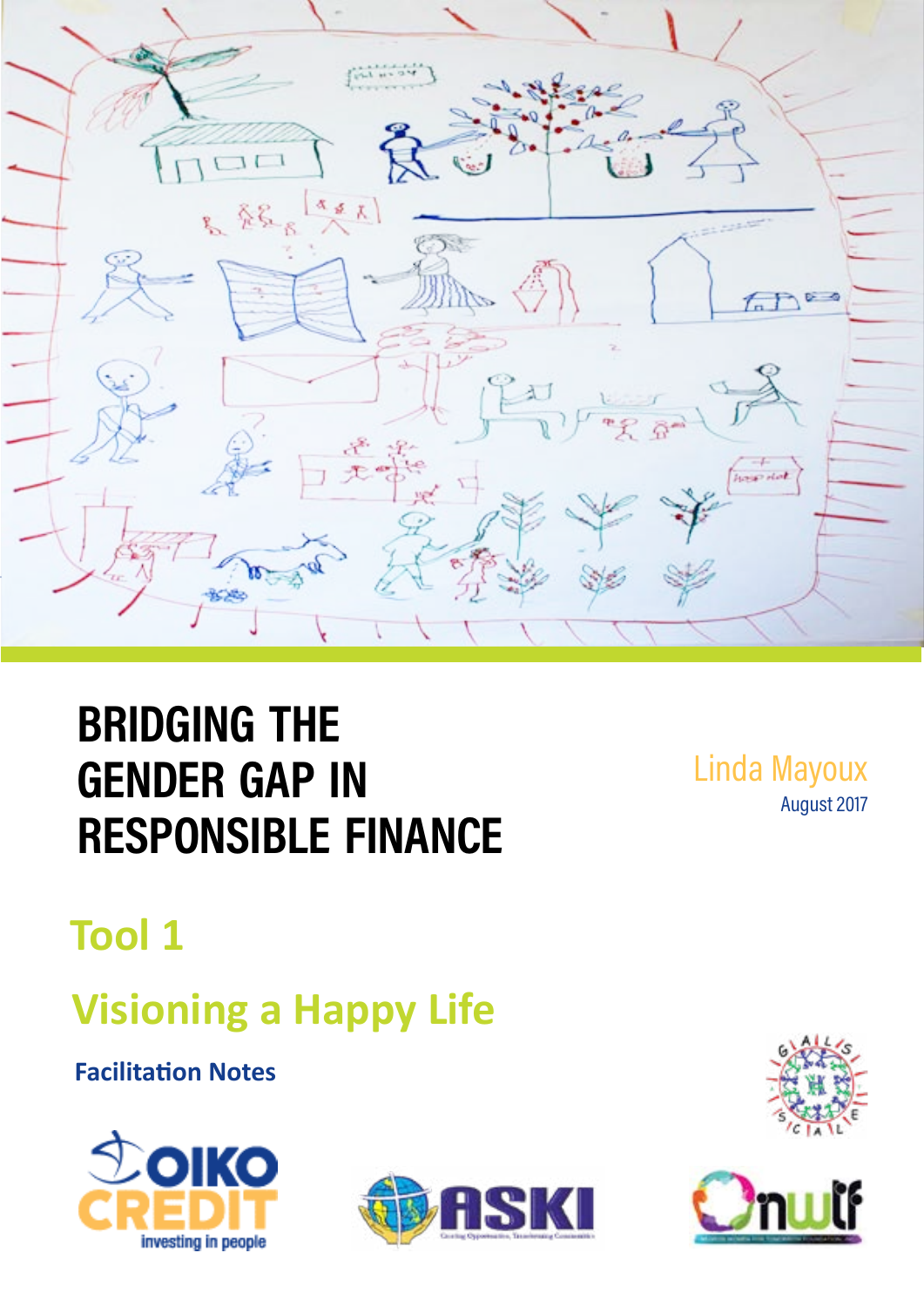#### **Visioning a Happy Life**

*Business development - growing businesses through microfinance - are a means to an end - happy clients, happy families and happy community. But translating microfinance and business development into this bigger vision of personal, family and community empowerment and happiness requires more than just learning business skills and record-keeping. It certainly requires more than just getting into debt.*

*Happiness requires having a vision for one's life, and a plan for empowering oneself to achieve that vision. It means working together with family members on an equitable basis - where all those working hard (women and youth as well as men) also see just fruits in terms of ownership of property, use of income and participation in decisionmaking. It means cherishing social relationships in the community and supporting others. It requires working in harmony with the natural environment.*

*This Session will therefore focus on the question: What does happiness look like? What do happy families look like? What do happy communities look like? What does empowerment look like? What role does business play? What role does finance play? What is already achieved? What are the priorities for change?*

*We will have some fun - though the topic is very serious and asks us to question what we are doing with our lives and why. Visions will be drawn because then things are clear. We dream in pictures not in words. Research has also shown that drawing increases the capacity of the brain to be creative and do new things - it increases intelligence. You can also fit many more symbols than words onto one page. In the modern world of fast messages, visual cummunication is now central to getting messages across - no one wants to read pages and pages of writing any more. Everyone can draw - we draw as children but somehow we forget and do not develop the skill.*

- **•** introduce and reinforce a faith in the possibility of change
- clarify the role of finance in their vision for themselves, their families, the business and their communiy;
- introduce basic drawing as a fun and useful activity to bring people together
- introduce participatory discussion skills and develop confidence
- **•** introduce gender and generational issues through discussing ownership of assets in visions eg houses and cars, and contribution of women, youth and men to achieving these

*We will then share our visions with others - to find our 'soulmates' so we can share experiences and help each other on the journey. We will make new friends and become part of a bigger network.*

- **•** increase understanding of and respect for clients' own visions and how they relate to the aims of the FSP
- men from different backgrounds
- improve participatory listening skills of staff and communication with clients and others in the communities where they work.

*Then drawing are easy to convert into songs and dance that will keep us inspired, and also inspire others. So you will want to share what you are learning when you get back home. And want to come to the next training sessions to learn how you can plan with your family to work towards your vision. We even want to do our own song around this vision so you can all leave happy.*



### Aims of the Soulmate Empowerment Visioning

This first introductory session aims to be fun and inspire clients with a vision of themselves, their family and community as a result of successful business and access to finance. It also introduces gender and generational issues in 'happy family' including land ownership and control of coffee money as well as division of labour.

In addition it replaces the normal mechanical participant introductions where people stand up like dummies and say their name in a way most people do not remember. That is also intimidating for people who are not very confident. The soulmate activity helps clients to get to know each other better - even if they are already neighbours. It develops confidence in drawing and participatory skills that will be built on in following sessions.

**But things must be light and fun -** so people really want to share what they are learning and want to come to the next training session to learn how they can plan to work towards this vision.

#### **Aims for Participants:**

#### **Aims for FSPs:**

**•** increase understanding of the similarities and differences in visions between women, and/or

#### **Aims for the facilitator:**

the planned design of the trainings, which can be fulfilled by some adjustments or additions

- to understand participant expectations and clarify which of these can be fulfilled through to the planned schedule, and which are the subject of another training - eg other business training or GALS trainings.
- to assess the specificities of the particular participant client mix and context eg how easily do people interact, what are likely sensitive issues etc in order to manage group dynamics and assess pacing of the sessions.
- to get people talking and energised so that they are open to some of the new things in the following sessions.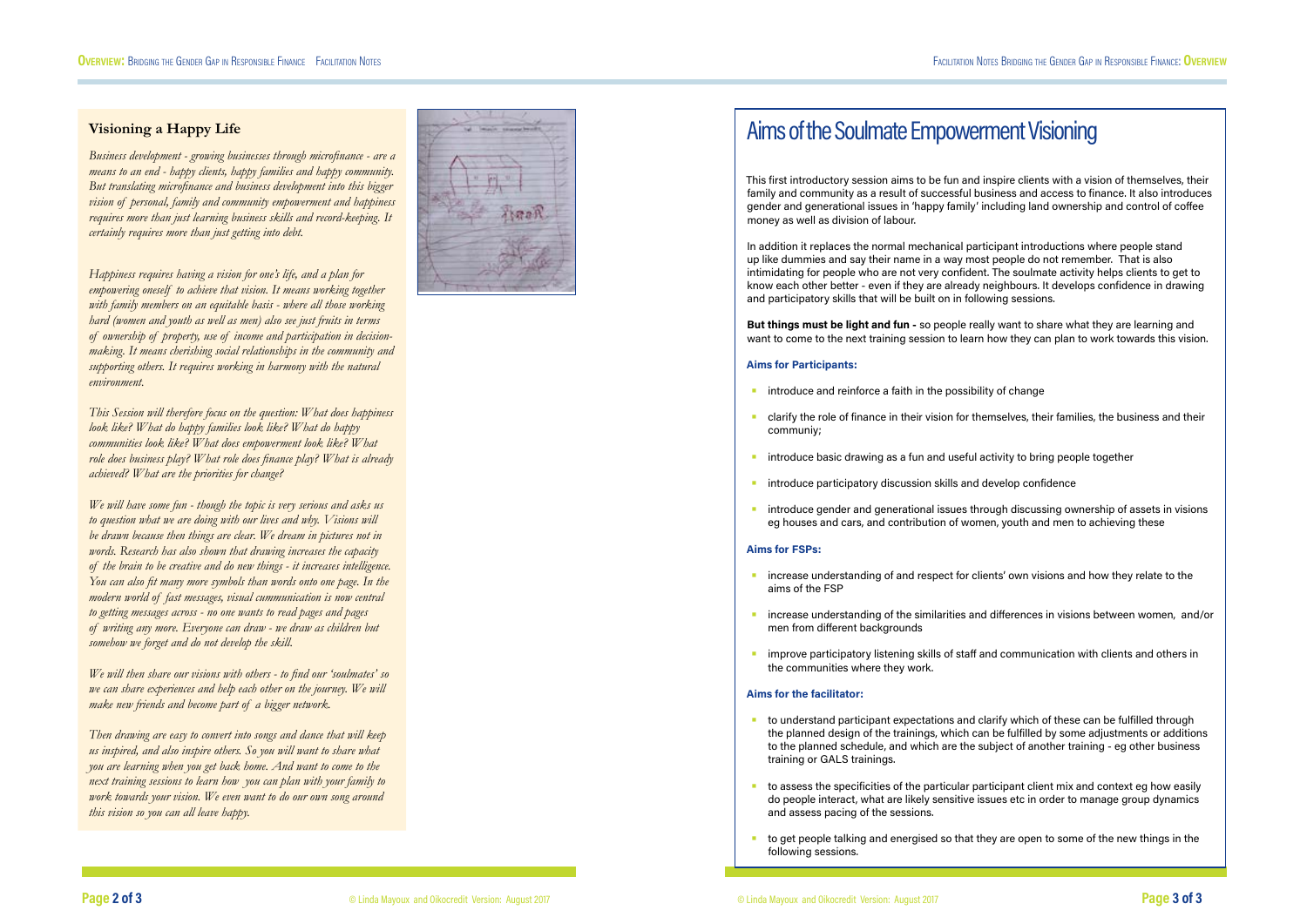|                                                            | <b>Box 1. Facilitation Overview</b>                                                                                                                                                                                                                                                                                                                                                                                                                                                                                                                                                                                                                                                                                                                                                                                                                                                                                                                                                                                                                 | <b>PAIRWISE</b>                                                                                                                                                                                                                                         |
|------------------------------------------------------------|-----------------------------------------------------------------------------------------------------------------------------------------------------------------------------------------------------------------------------------------------------------------------------------------------------------------------------------------------------------------------------------------------------------------------------------------------------------------------------------------------------------------------------------------------------------------------------------------------------------------------------------------------------------------------------------------------------------------------------------------------------------------------------------------------------------------------------------------------------------------------------------------------------------------------------------------------------------------------------------------------------------------------------------------------------|---------------------------------------------------------------------------------------------------------------------------------------------------------------------------------------------------------------------------------------------------------|
| <b>Timing</b><br>3 hours<br>based on 20-30<br>participants | Arrival and welcoming vision song from another process playing as people arrive.<br><b>CO</b><br>Pairwise discussions as people arrive until planned start time.<br>Welcome and urgent logistical details (5 minutes sharp! facilitator and<br><b>CO</b><br>organisation introductions come at the end when people are energised)<br>Facilitator explanation of the underlying Empowerment Vision narrative (see<br>above), soulmate activity, reasons for drawing and explanation that this exercise<br>is where they will get to know everyone. Deciding applause (15 minutes)<br>1: Explanation of vision sun, individual drawing and expectations (20 minutes)<br>a.<br>2: Mingling, introductions and finding 'soulmates' (30 minutes)<br>п.<br>3: Group discussion, collective drawing, expectations and song (40 minutes)<br>٠<br>4: Plenary presentation of drawing and song (50 minutes - 10 minutes each of 4-5<br>groups)<br>Facilitator wrap up, feedback on expectations and explanation of homework and<br>next session (20 minutes). | <b>DISCUSSION</b><br>as people arrive till planned start<br><b>IMPORTANT</b><br><b>The Notebooks should not</b><br>be given out until the start<br>of the visioning below. It is<br>important that people do<br>not start writing on the front<br>page. |
| <b>Materials/</b><br>inputs                                | One A4 sheet of plain paper or notebook diary with coloured pens per<br>$\mathcal{L}$<br>participant.<br>1 flipchart with coloured markers for each group ie x 4-5.                                                                                                                                                                                                                                                                                                                                                                                                                                                                                                                                                                                                                                                                                                                                                                                                                                                                                 |                                                                                                                                                                                                                                                         |
| <b>Facilitator</b><br>preparation                          | Familiarise yourself with the instructions, including the description on<br>encouraging drawing and GALS Facilitation Guide. Bring music and drawings if<br>possible.<br>Make sure the seating arrangements will enable individual reflection, 4-5 tables<br>with flipcharts for group discussions and space in the middle for mingling and<br>singing.                                                                                                                                                                                                                                                                                                                                                                                                                                                                                                                                                                                                                                                                                             |                                                                                                                                                                                                                                                         |
| <b>Participant</b><br>preparation                          | Come on time - or before<br>Bring Notebook diaries and coloured pens unless these are provided by the<br>project                                                                                                                                                                                                                                                                                                                                                                                                                                                                                                                                                                                                                                                                                                                                                                                                                                                                                                                                    | <b>EXPECTATIONS</b>                                                                                                                                                                                                                                     |
| <b>Outputs</b>                                             | Individual visions in notebook diaries<br>Soulmate group visions<br>Songs<br>٠<br>Drawing and participatory skills and networking<br>п<br>Understanding of the likely similarities and differences between participants, and<br>between women and men and whether or not there is a need for norm setting at<br>this stage.<br>Flipchart of participant expectations for future reference ad evaluation                                                                                                                                                                                                                                                                                                                                                                                                                                                                                                                                                                                                                                             | 10 minutes                                                                                                                                                                                                                                              |
| <b>Homework</b><br>for<br><b>participants</b>              | Take forward the vision drawing to the next exercise and share with people at<br>home                                                                                                                                                                                                                                                                                                                                                                                                                                                                                                                                                                                                                                                                                                                                                                                                                                                                                                                                                               |                                                                                                                                                                                                                                                         |
| <b>Homework for</b><br>facilitator                         | Photograph the flipcharts with brief notes<br>Consider implicationns of observations on participants and process for the<br>following activities.                                                                                                                                                                                                                                                                                                                                                                                                                                                                                                                                                                                                                                                                                                                                                                                                                                                                                                   | INTRODUCTION                                                                                                                                                                                                                                            |

Participants are very busy people. They have left businesses and families to come to the training. It is very important that people should be learning new things as soon as they arrive. Some people may arrive early, and they should be immediately welcomed and given something interesting and useful to do. Other people may then also come early next time.

Play a recording of songs from another process and having some drawings on the walls will also make the venue interesting.

As soon as people arrive the facilitator asks them to sit with someone they do not know well - this is the opportunity for them to get to know new people better, even if they already know people by sight. Though they should not be forced to sit with someone they do not want to. They should introduce themselves and say a little bit about their background - family, business, group etc. Then discuss what they have been told about the training and their expectations.

#### THE SESSION MUST START ON TIME

The facilitator then explains the visioning activity using the narrative

If people arrive late, they should be welcomed by the facilitator as soon as is convenient. With a sympathetic and open question as to the reason they are late - is it because of transport issues that need to be taken into account by the organisers or participant the following day. Or some unexpected issue that will not make them late the following sessions. Usually if latecomers are treated sympathetically, like responsible adults, and the training is interesting enough when they come, they will not be late again. Unless there is some reason at home, in which case their needs should be accomodated by the facilitator.

above.

At the planned time, the facilitator starts. They explain that the methodology used in this training is participatory, and the first job for the faciliitator is to understand clearly the visions and needs of participants. Then adjust the content accordingly.

Before proceeding and to get people energised they explain and agree with participants on an applause that will be used to appreciate other people during the workshop - in group activities and plenary. APPLAUSE CONVENTION SHOULD BE BRIEF BUT ENERGETIC. See facilitation guide.

They then ask the people who came early to come to the front in pairs and explain briefly what their partner thought the training was about and their expectations. Once the first pair has explained, then people should be asked to put their hands up if they also had the same thought/expectation. The next couple then just adds new things, and so on until all expectations are finished. Reemember applause.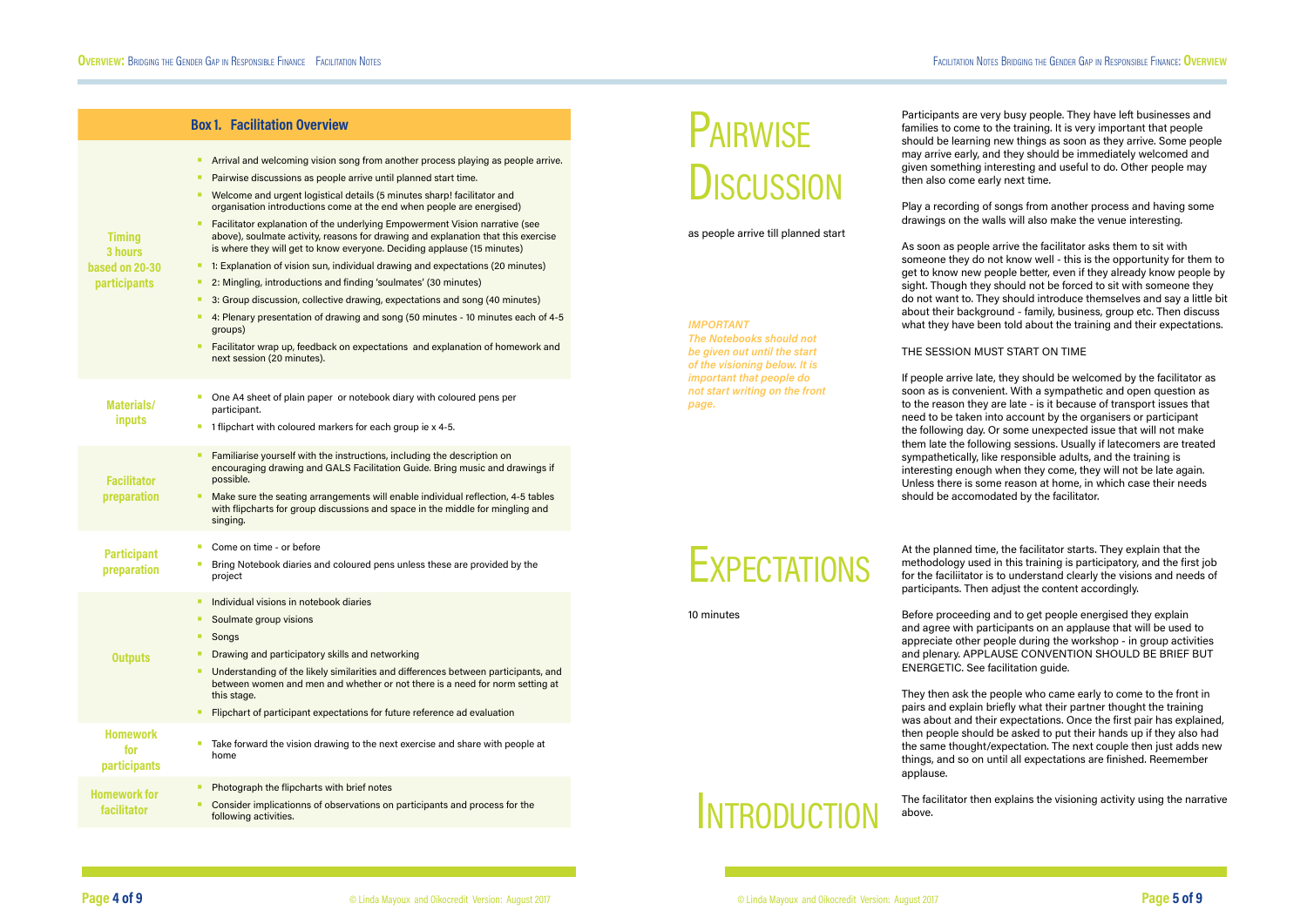# **SOULMATE** Visioning Key steps

Presentations start with the drawing the facilitator considers to be the least complete in terms of the happy family vision (but do not say this is the reason for selection!). vision and end on

The groups come up in turn to present each other and their vision drawing and their estimate of the proportion of farmers they think has achieved what already. When the presenter has finished other group members are invited to add.

Other participants listen and think or note things they think are dfferent from their own drawing/ questions they have. Focusing particularly on issues of ownership, savings and loans.

As each group finishes they hand the pen to the next group and are applauded as they sit down. The facilitator sits at the back or side and does not touch the marker.

Songs can be before or after each presentation, or all at the end, depending on time, how many are finished and energy levels. Some could be left for the following day.

This collective drawing should be a participatory process - it is not a task given to the most 'artistic' participant. Everyone draws, no one draws for anyone else and no one stands in front for long. This is part of the develpment of participation skills and the participatory process is as important as the beautiful product. All participants should make sure everyone can see and hear the whole discussion and is not left out at the back - or just sits back doing nothing.

In each group each person comes up systematically in turn, briefly present themselves and writes their own name on the flipchart, then shows their drawing to the group. They then draw something they think is most important in their vision - something new each time. They make sure the group agrees, and also discuss where and how on the drawing things should be put - what is bigger what is smaller and so on. As people sit down they should be applauded.

Then share ideas on savings and loans - trying to increase the things that can generate savings, and be very precise on the need for loans.

Each group appoints a presenter - preferably the person who has spoken least so everyone has a chance to develop their confidence

at speaking.

Once everything is drawn, people sit in pairs to think about words and tune for a 'Vision Song'. Then each pair presents to the group to decide, refine and practise. Again it is important that everyone participates, and this is not dominated by just one 'songwriter.

Again the facilitator does not intervene, except to ensure participation in the group - encouraging those who normally dominate to 'lead from the back' and those sitting back or standing at the back to come forward. They also observe which drawings seem strongest from the point of view of gender fairness to decide order of presentation for the plenary.

Participants are asked first to close their eyes, and think of what they think 'a happy life' would look like in 5-10 year's time. How would they want themselves, their family and business to be?

Then hand out the notebooks and ask participants to open these at the first page. Explain the importance of keeping different parts of the notebook separate: front for their personal drawings, back will be the pictorial steps for each tool for sharing with others, the middle for notes so they can revise and/or tear out pages later.

On a flipchart at the front of the hall ask someone to come up and draw a large red circle. This represents the big sun vision. Then ask how this could be made more shining. Someone else comes up and draws the lines for the rays of the sun. Remember applause.

On the first page of their Notebook participants draw the large sun circle, and inside it put symbols for the vision images they see. Symbol drawing should be simple and clear, not drawing every hair. They should think about what should be the same colour, what is important/bigger/smaller/in the centre/at edge, what is near to what, maybe arrows between? The facilitator does not intervene in the discussion, but just ensures that there are people on the drawing and asks people to think about issues of ownership of assets and indicate this on the drawings, and savings and loans.

When participants think they have finished their drawing, they stand up and mingle with each other, introducing themselves and sharing their vision drawings.

IT IS IMPORTANT TO KEEP PEOPLE MOVING. THEY NEED TO SHARE WITH EVERYONE, NOT JUST CHAT TO ANY ONE PERSON. Or they miss to meet their soulmate on the other side of the room.

As they mingle they decide which participants they think have vision drawings most similar to their own and form a group with them. Normally this produces 3-5 groups of different views, with any who do not feel they can join the other groups then forming one group of 'special people' together. Say these are often the people with the most innovative ideas, and are very important.

### Vision questions

**What will your life look like in 5-10 years time if you are happy?**

**What will your Happy Family look like? Who is there? Who is doing what?** 

**How is your business? What do you have? Who gets the money? Who decides what? Who owns what?**

**What do your friends and the community environment look like?**

**What do you yourself look like if you are empowered to change and achieve this vision?** 

**Ring in green at least 5 things you think can generate savings - add things if necessary. Ring in blue those things where you think loans will be needed.**

## **1 Individual drawing**

20 minutes



30 minutes



40 minutes in 4-5 groups



50 minutes:

10 -15 minutes: per group